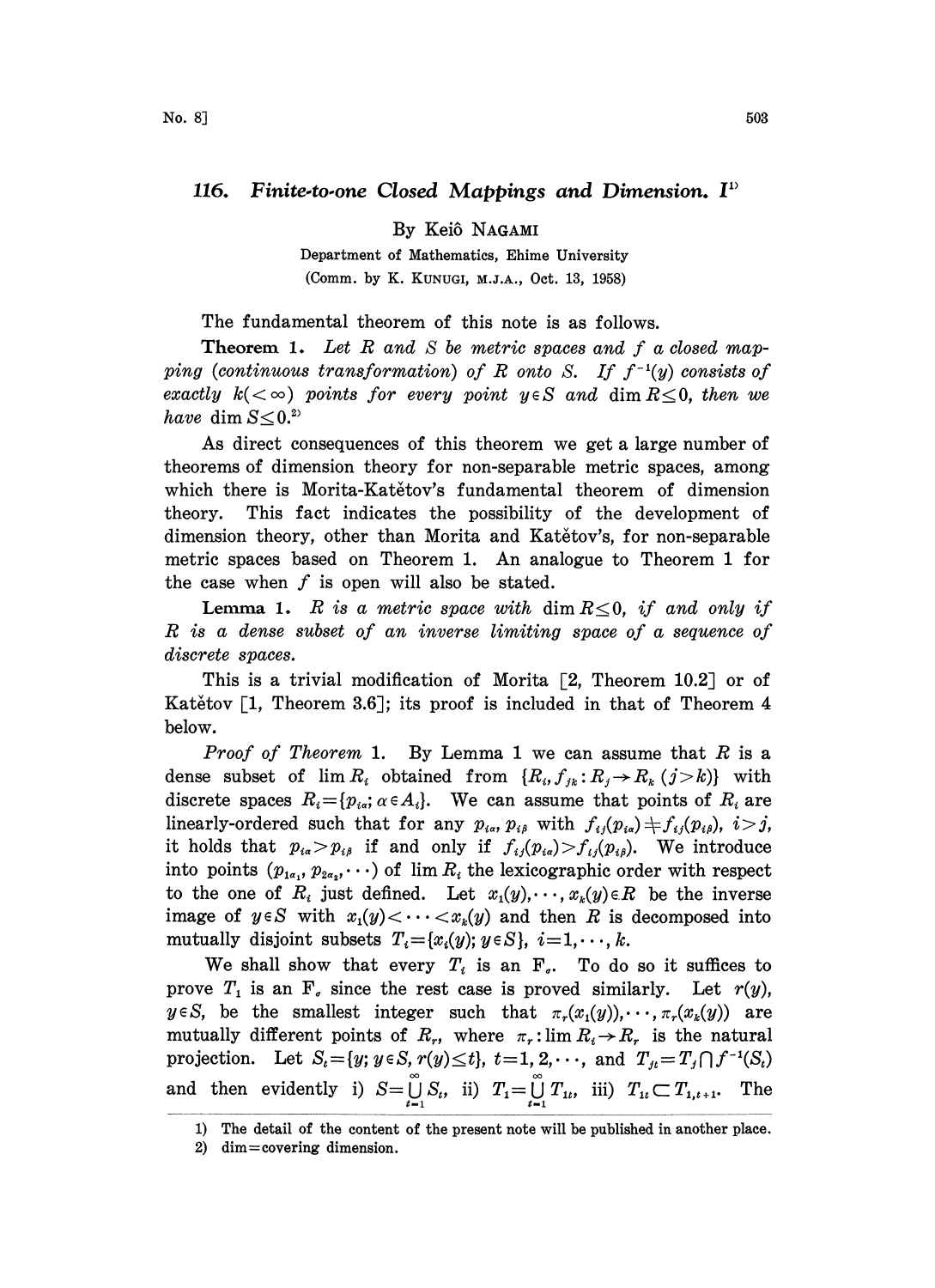family  $\{f(V(p_{t\alpha})); V(p_{t\alpha})=\{x; x\in\mathbb{R}, \pi_t(x)=p_{t\alpha}\}, \alpha\in A_t\}$  is a closed covering of S such that the sum of any subfamily is also closed. Let  $y$  be an arbitrary point in  $S_t$  and then it is not hard to see that  $W = S - \bigcup$  ${f(V(p_{i\alpha}))$ ;  $\alpha \in A_{i}$ ,  $y \notin f(V(p_{i\alpha}))$  is an open set of S which contains y and that  $z \in S_t \cap W$  implies  $\pi_t(x_j(y)) = \pi_t(x_j(z))$  for  $j = 1, \dots, k$ . Therefore an open set  $G_{ty} = \int_{t=2}^{k} (f^{-1}(W) \cap V(\pi_t(x_j(y))))$  is unable to meet  $T_{1t}$ . Thus  $F_t=R-\bigcup\{G_{ty}; y\in S_t\}$  is a closed set with  $F_t\supset T_{1t}$  and  $F_t\bigcap(\bigcup_{j=3}^k T_{j,t})$  $\phi$ . Since  $H_j = \bigcap_{i=j}^{\infty} F_i$  is a closed set with  $H_j \supset T_{1j}$  and  $H_j \cap (\bigcup_{i=3}^{k} T_i) = \phi$ ,  $T_1=\bigcup_{j=1}^{\infty}H_j$  and  $T_1$  is an  $F_s$ . Since  $f|H_j$  is a homeomorphism, dim  $f(H_j)$  $0 \leq 0$ . Moreover  $f(H_j)$  is closed in S and  $S = \bigcup_{i=1}^{\infty} f(H_i)$  and hence dim  $S \leq 0$ by the sum theorem.

We enumerate consequences of this theorem with sketch of proofs or without proofs.

**Theorem 2.** Let R and S be metric spaces with dim  $R \leq 0$  and f a closed mapping of R onto S such that  $f^{-1}(y)$  is a finite set at every point  $y \in S$ . Then for any finite m, we have dim  $\{y; |f^{-1}(y)|=m\}$  $\leq 0$ .

**Theorem 3.** Let R and S be metric spaces with dim  $R < 0$  and f a closed finite-to-one mapping of R onto S. Then dim  $S \leq |\{i; y; |f^{-1}(y)| = i\} + \phi\}| - 1.$ 

**Theorem 4** (Morita [3, Theorem 4]). Let R be a metric space. Then dim  $R \leq n \ll \infty$ ) if and only if R is the image of a metric space  $R_0$  with dim  $R_0 \leq 0$  under a closed mapping f such that  $f^{-1}(y)$  consists of at most  $n+1$  points for every point  $y \in R$ .

Proof. The sufficiency is evident from Theorem 3, and hence we show that the condition is necessary. Let  $\mathfrak{U}_1 = \{U_a; \alpha \in A_1\}$  be a locally finite open covering of R of order  $\leq n+1$  such that the diameter of each  $U_{\alpha}$  < 1. Then there exist a closed covering  $\mathfrak{F}_1 = \{F_{\alpha}; \alpha \in A_1\}$  and Then there exist a closed covering  $\mathfrak{F}_1 = \{F_a; \alpha \in A_1\}$  and<br>
ering  $\mathfrak{B}_1 = \{V_a; \alpha \in A_1\}$  such that  $U_a \supset F_a \supset V_a$  for every<br>  $\mathfrak{U}_2 = \{U_a; \alpha \in A_2\}$  be a locally finite open covering of order<br>
that the diameter an open covering  $\mathfrak{B}_1 = \{V_a : a \in A_1\}$  such that  $U_a \supset F_a \supset V_a$  for every  $\alpha \in A_1$ . Let  $\mathfrak{U}_2 = \{U_\alpha : \alpha \in A_2\}$  be a locally finite open covering of order  $\mathbb{E}_{n+1}$  such that the diameter of each  $\mathcal{O}_{\alpha}(\alpha \in A_2) \setminus 1/2$  and  $\mathcal{O}_{\alpha}$  respectively a closed  $\mathbb{E}_{\alpha}$ . Let  $\widetilde{\sigma}_2 = \{F_{\alpha}; \alpha \in A_2\}$  and  $\mathbb{E}_{2} = \{V_{\alpha}; \alpha \in A_2\}$  be respectively a closed  $\leq n+1$  such that the diameter of each  $U_{\alpha}(\alpha \in A_2) < 1/2$  and  $\mathfrak{U}_{2}$  refines covering and an open covering of R such that  $U_{\alpha} \supset F_{\alpha} \supset V_{\alpha}$  for every  $\alpha \in A_2$ . Proceeding this procedure, we get a sequence of closed coverings  $\mathfrak{F}_1, \mathfrak{F}_2, \cdots$  such that  $\mathfrak{F}_1 > \mathfrak{F}_2 > \cdots$  and the diameter of each set of  $\mathfrak{F}_i<1/i$  and the order of each  $\mathfrak{F}_i\leq n+1$ . For every i let us define a single-valued mapping  $f_{i+1,i}$  of  $A_{i+1}$  with the discrete topology into  $A_i$  with the discrete one as follows:  $f_{i+1,i}(\alpha) = \beta$  leads to  $F_{\alpha} \subset F_{\beta}$ . Let  $S_0$  be the inverse limiting space obtained from  $\{A_i; f_{i+1,i}\}$ . Let  $R_0$ be the subspace of  $S_0$  such that  $x=(\alpha_1,\alpha_2,\cdots)\in R_0$  if and only if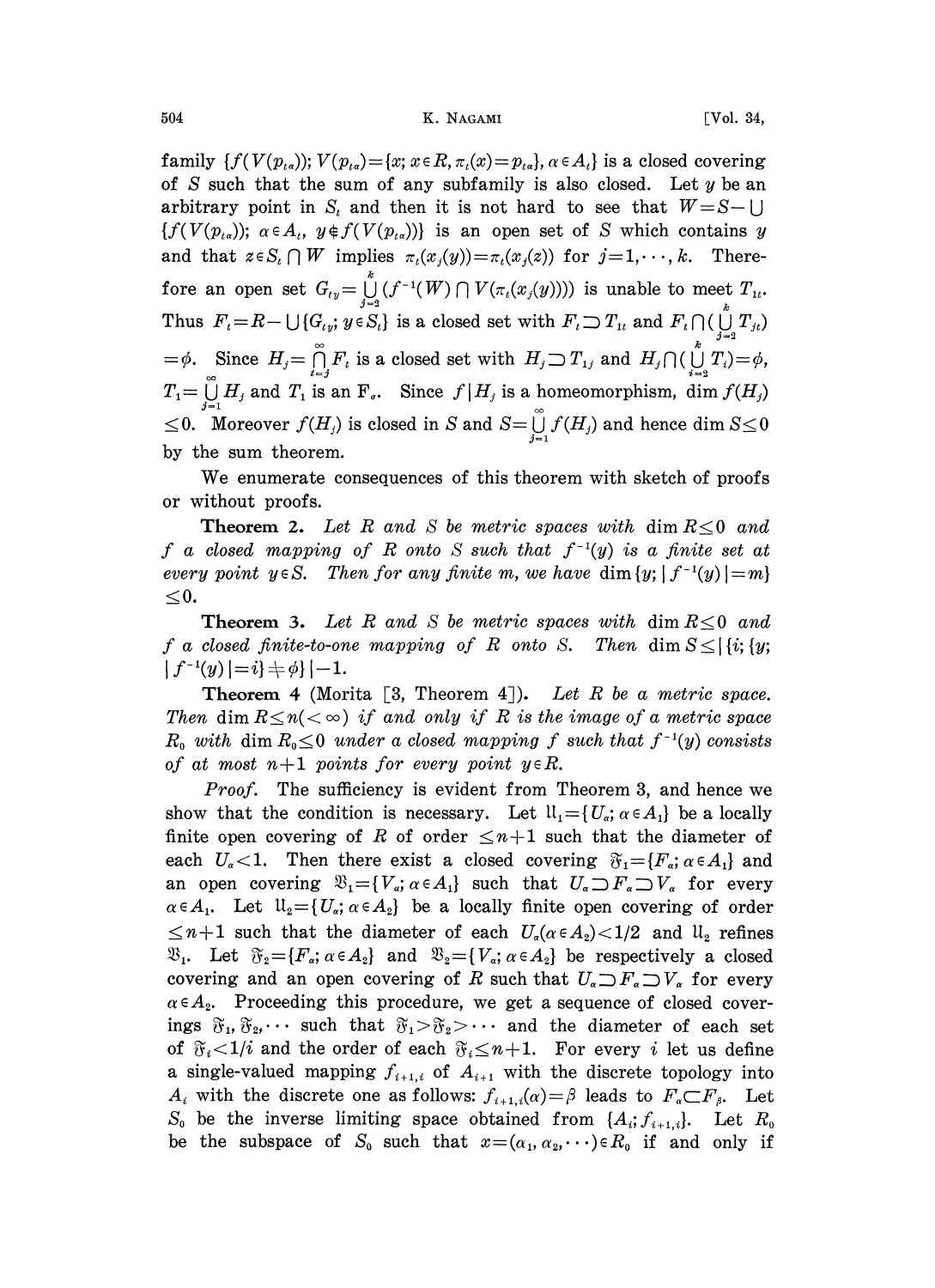${\bigcap_{i=1}^{\infty}} {F_{\alpha_i}}; (\alpha_1, \alpha_2, \dots) \in S_0$   $\Rightarrow \phi$ . When  $R \neq \phi$ , we can see  $R_0 \neq \phi$ . Let  $f: R_0 \to R$  be a transformation defined by  $f(x) = \bigcap_{i=1}^{\infty} F_{\pi_i(x)}$ . Then we can verify that f is a closed mapping of  $R_0$  onto R such that  $f^{-1}(y)$  consists of at most  $n+1$  points.

Theorem 5 (Morita [2, Theorem 5.3] and Katetov [1, Theorem 3.4]). Let R be a metric space. Then dim  $R \leq n \ll \infty$  if and only if R is the sum of  $n+1$  subspaces  $R_i$  with dim  $R_i \leq 0$ .

Theorem 6 (Morita  $[2,$  Theorem 8.6] and Katetov  $[1,$  Theorem 3.4]). Let R be a metric space. Then dim  $R = \text{Ind } R$ , where  $\text{Ind } R$  is the inductive dimension of R defined by means of the separation of closed sets.

**Theorem 7.** Let R be a metric space with dim  $R=n(<\infty)$ . Then for every  $\varepsilon > 0$ , there exists a locally finite closed covering  $\mathfrak F$  of R of order  $n+1$  such that the diameter of each set of  $\mathfrak{F}\leq \varepsilon$  and that for any i,  $1 \le i \le n+1$ , there exists a point of R at which the order of  $\tilde{v}$  is i.

**Theorem 8.** Let R be a metric space with dim  $R \le n \lt \infty$ ). Then there exist a dense subset  $A_0$  of  $\lim A_i = \lim \{A_i, f_{i+1,i}\}\$ , where  $A_i$  is the discrete space of indices, and a sequence of locally finite closed coverings  $\mathfrak{F}_i = \{F_a; \alpha \in A_i\}, i=1, 2, \cdots$ , which satisfy the following conditions.<br>
(1) The diameter of each set of  $\mathfrak{F}_i < 1/i$ .<br>
(2) The order of every  $\mathfrak{F}_i \leq n+1$ .<br>
(3) For any i and any  $\alpha \in A_i$ , (1) The diameter of each set of  $\mathfrak{F}_i < 1/i$ .  $\begin{array}{l} \textit{uscrete space of indices, and a sequ}\ \textit{ups~} \mathfrak{F}_i = \{F_a; \alpha \in A_i\},\ i = 1,\,2,\cdot\cdot\cdot,\ \textit{which}\ 1 \text{)} \quad \textit{The diameter of each set of }\ \mathfrak{F}\ 2 \text{)} \quad \textit{The order of every $\mathfrak{F}_i \leq n+1$.} \end{array}$ 

(3) For any i and any  $\alpha \in A_i$ ,

 $F_a = \bigcup \{F_{\beta}; \ \beta \in A_{i+1}, f_{i+1,i}(\beta) = \alpha\}.$ 

(4) For any i and any s, dim  $\bigcap_{j=1}^{n} \{F_{\alpha(j)}, \alpha(1), \dots, \alpha(s) \text{ are mutually different indices of } A_i\} \leq n-s+1.$ 

Moreover if  $\{\mathfrak{F}_i; i=1, 2, \cdots\}$  satisfies conditions (1), (2), (3), then it satisfies condition (4).

The first part of this theorem is implicitly stated in Morita [3].

**Theorem 9.** Let R be a metric space and let  $C_1, C_2, \cdots$  be countable closed sets of R with dim  $C_i < \infty$ . Then there exist a dense subset  $A_0$ of  $\lim A_i = \lim \{A_i; f_{i+1,i}\},\$  where  $A_i$  is the discrete space of indices, and a sequence of locally finite closed coverings  $\mathfrak{F}_i = \{F_a; \alpha \in A_i\}$ ,  $i = 1, 2, \dots$ ,<br>which satisfy the following conditions.<br>(1) The diameter of each set of  $\mathfrak{F}_i < 1/i$ .<br>(2) For any i and any j, the order of  $\mathfrak{F}_i$ which satisfy the following conditions.

(1) The diameter of each set of  $\mathfrak{F}_i < 1/i$ .

(2) For any i and any j, the order of  $\mathfrak{F}_i \cap C_i \leq \dim C_i+1$ .

(3) For any i and any  $\alpha \in A_i$ ,

$$
F_{\alpha} = \bigcup \{F_{\beta}; \ \beta \in A_{i+1}, f_{i+1,i}(\beta) = \alpha\}.
$$

 $(4)$  For any i, s and t,

 $\dim \bigcap_{i=1}^s \{F_{\alpha(j)} \cap C_i; \alpha(1), \dots, \alpha(s) \text{ are mutually different indices of } A_i\}$ dim  $C_i-s+1$ .